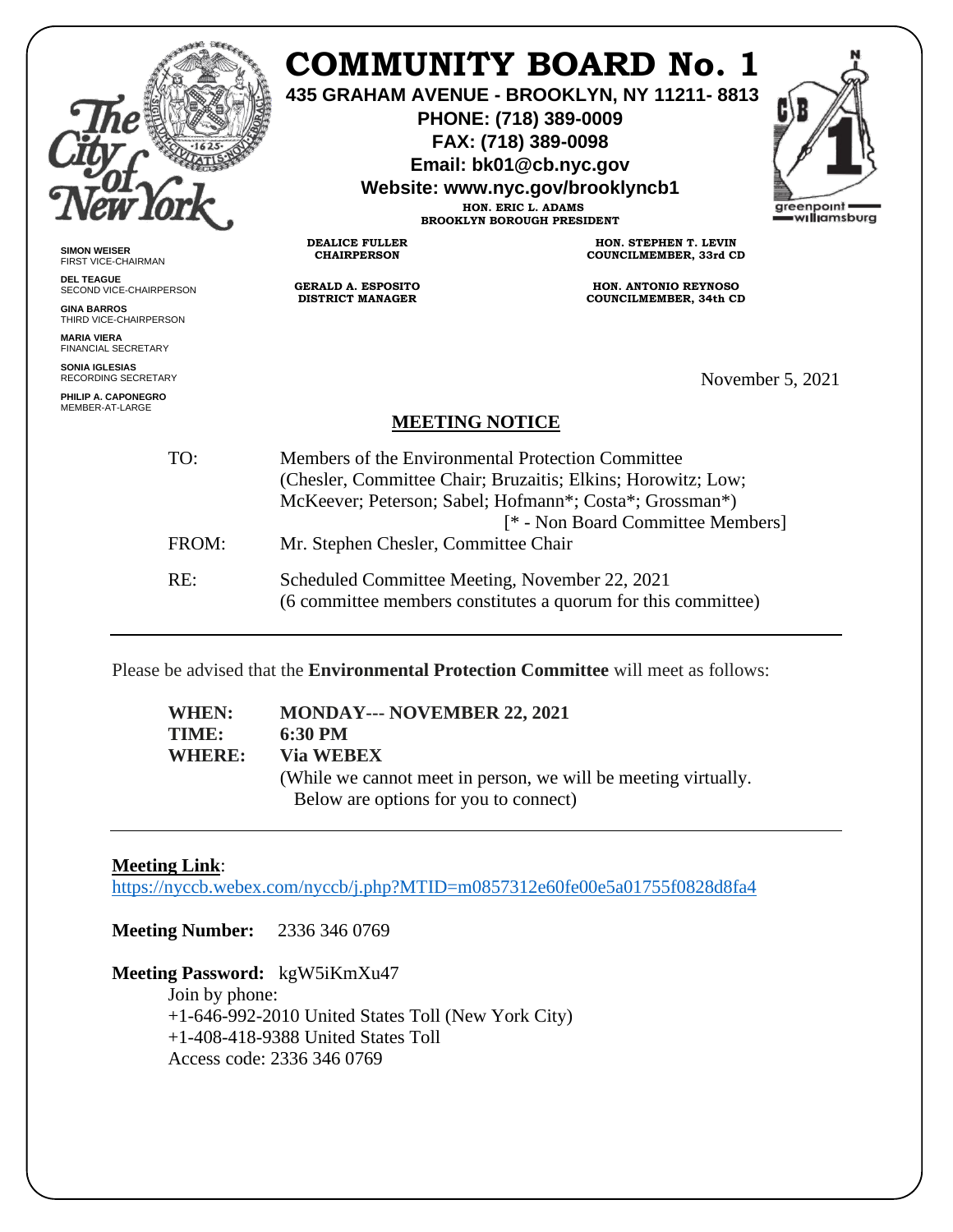#### **AGENDA**

• Equity Works Former Manufactured Gas Plant Program Manufactured Gas Plant (MGP) Site Proposed Interim Remedial Measure 222-224 Maspeth Avenue Brooklyn, NY 11211 SITE No. 224050 October 2021 NYSDEC REGION 2

Review NYS Department of Environmental Conservation presentation\*\*\* on this program as it relates to this former MGP site, and draft comments to recommend to the full board for submission to DEC.

*\*\*\* Committee members are required, and board members are requested, to attend this DEC meeting related to the site and the remediation proposal prior to the committee meeting:*

## **NYSDEC invites you to a virtual public meeting to discuss an interim remedial measure for this site.**

November 18, 2021 at 7:00 PM

To Join via computer, address is:

[https://meetny.webex.com/meetny/onstage/g.php?MTID=eb5f07d2f624139f145439dc](https://meetny.webex.com/meetny/onstage/g.php?MTID=eb5f07d2f624139f145439dc552cf3daf) [552cf3daf](https://meetny.webex.com/meetny/onstage/g.php?MTID=eb5f07d2f624139f145439dc552cf3daf)

> Password: Welcome1 To join by phone, call: 518-549-0500 Access code: 161 509 7295 Equity Works Former Manufactured Gas Plant Program Manufactured Gas Plant (MGP) Site 222-224 Maspeth Avenue Brooklyn, NY 11211 SITE No. 224050 October 2021 NYSDEC REGION 2

Proposed Interim Remedial Measure: Virtual Public Meeting Rescheduled

The New York State Department of Environmental Conservation (NYSDEC), in consultation with the New York State Department of Health (NYSDOH), is announcing an expedited cleanup of contamination at the Equity Works Former MGP site ("site") located at 222-224 Maspeth Avenue, Brooklyn, NY, Kings County. Please see the map for the site location. NYSDEC is conducting a public comment period because this Interim Remedial Measure (IRM) is likely to represent a significant part of the cleanup for the site. The proposed cleanup activities are expected to begin in September 2022 and last about 12 months. However, the existing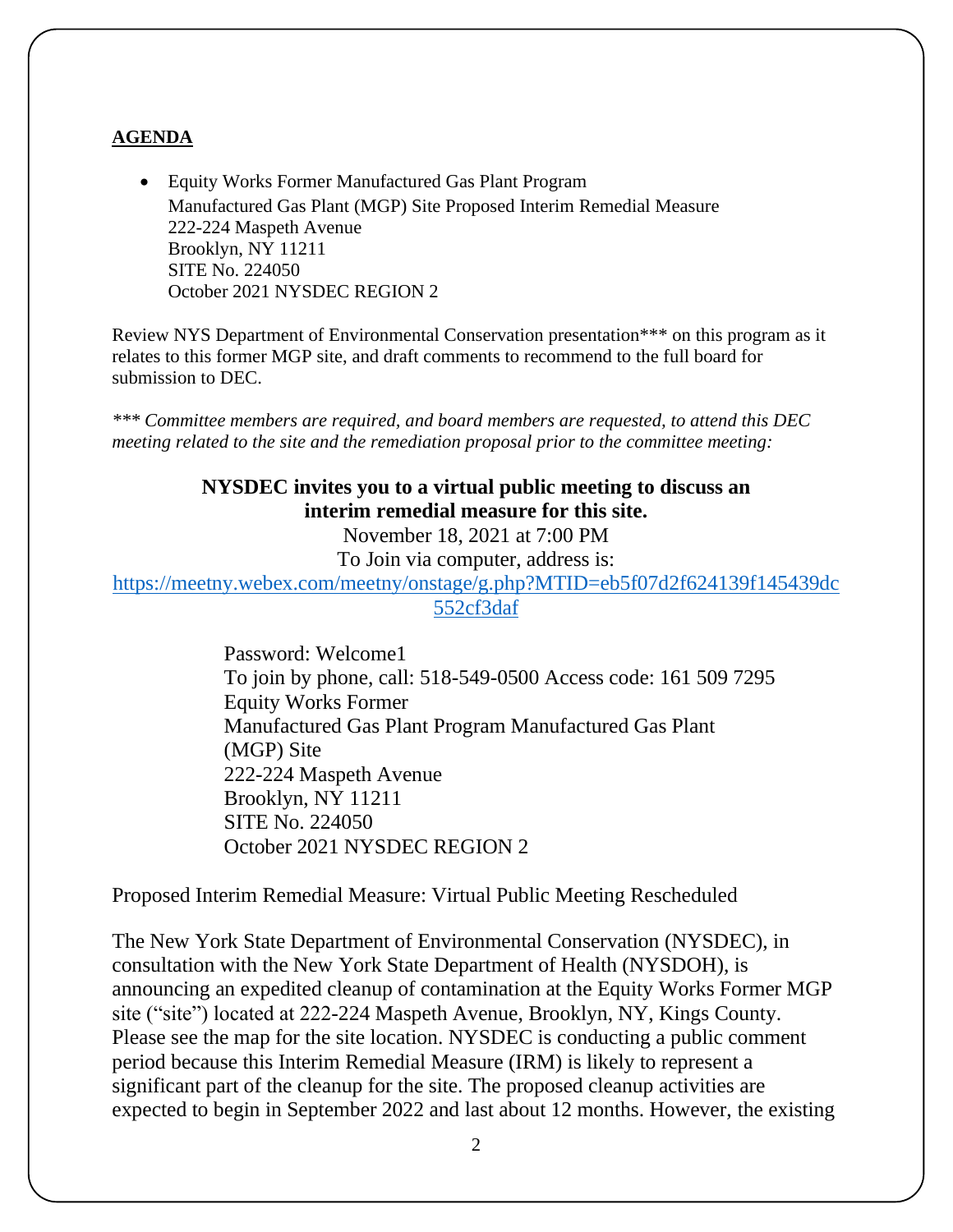business must be relocated first prior to any remedial work, which will require significant lead time. The activities will be performed by National Grid ("remedial party") with oversight provided by NYSDEC.

How to Comment: Based on requests from the public, the original public meeting date of October 21st was rescheduled to **November 18th**, as noted above. Additionally, the original 30-day public comment period of October 6 through November 6, 2021 has been revised, and will run for 60 additional days, ending on December 17, 2021.

• Access the Draft IRM Work Plan and other project documents online through the DECinfo Locator/On-line repository:

### [https://www.dec.ny.gov/data/DecDocs/224050/.](https://www.dec.ny.gov/data/DecDocs/224050/)

• Documents also are available at the location(s) identified at left under "Where to Find Information."

• Please submit comments to the NYSDEC project manager listed under Project-Related Questions in the "Who to Contact" area at left.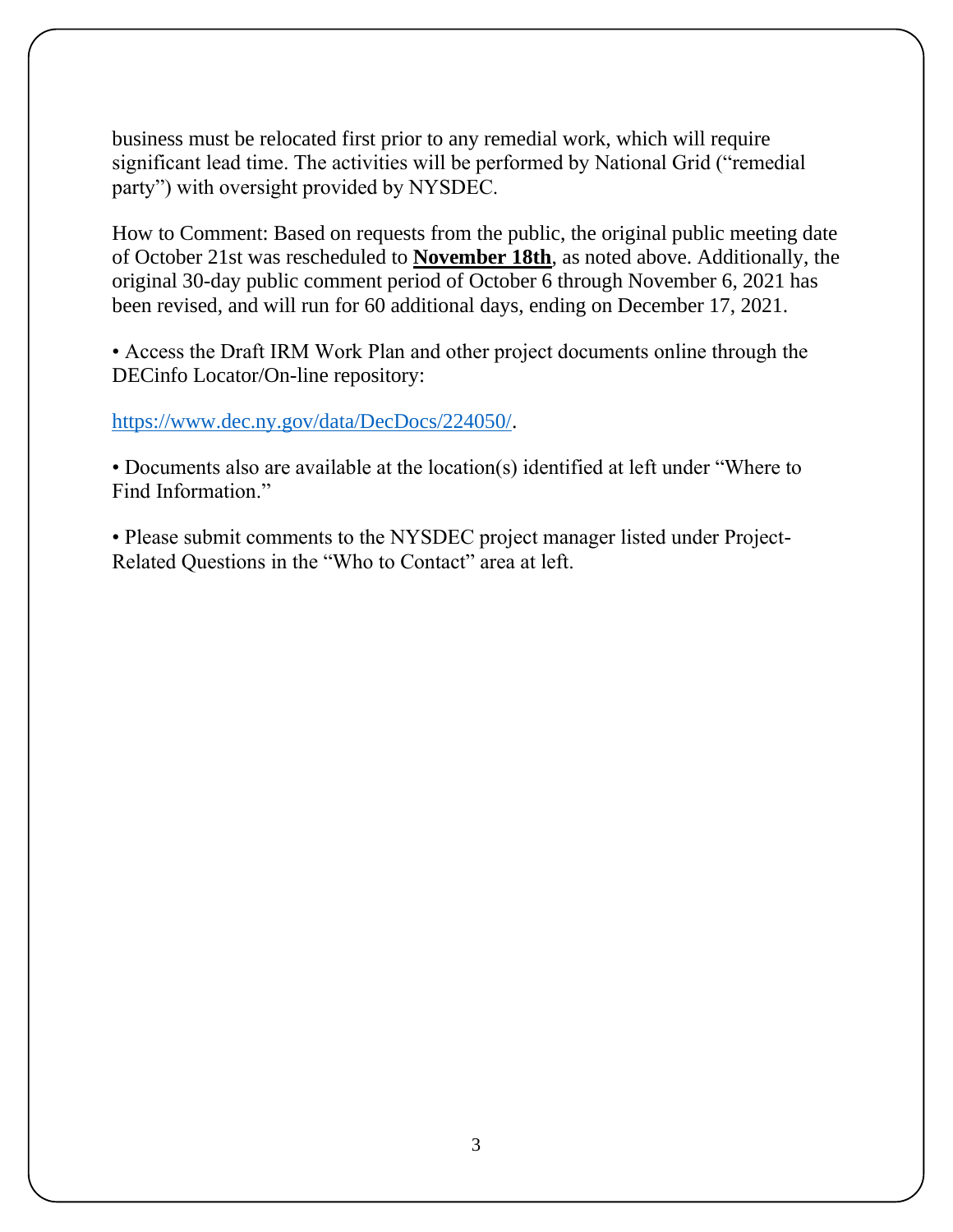# **(Fact Sheet Begins Next)**

# **Act Now to Continue Receiving Information About This Site!**

DEC's Division of Environmental Remediation (DER) now distributes information about contaminated sites *electronically by email*.

If you would like to continue to receive information about the contaminated site featured in this fact sheet:

# **You must sign up for the DER email listserv:**

www.dec.ny.gov/chemical/61092.html

DER cannot register your email address - only the email address owner can do so. If you already have signed up for the listserv for the county in which the site is located, you need do nothing.



### **Why You Should Go "Paperless":**

- $\boxtimes$  Get site information faster and share it easily;
- $\triangledown$  Receive information about all sites in a chosen county read what you want, delete the rest;
- $\triangledown$  It helps the environment and stretches your tax dollars.

**If "paperless" is not an option for you**, call or write to the DER project manager identified in this fact sheet. Indicate that you need to receive paper copies of fact sheets through the Postal Service. Include the site name in your correspondence. The option to receive paper is available to individuals only. Groups, organizations, businesses, and government entities are assumed to have email access.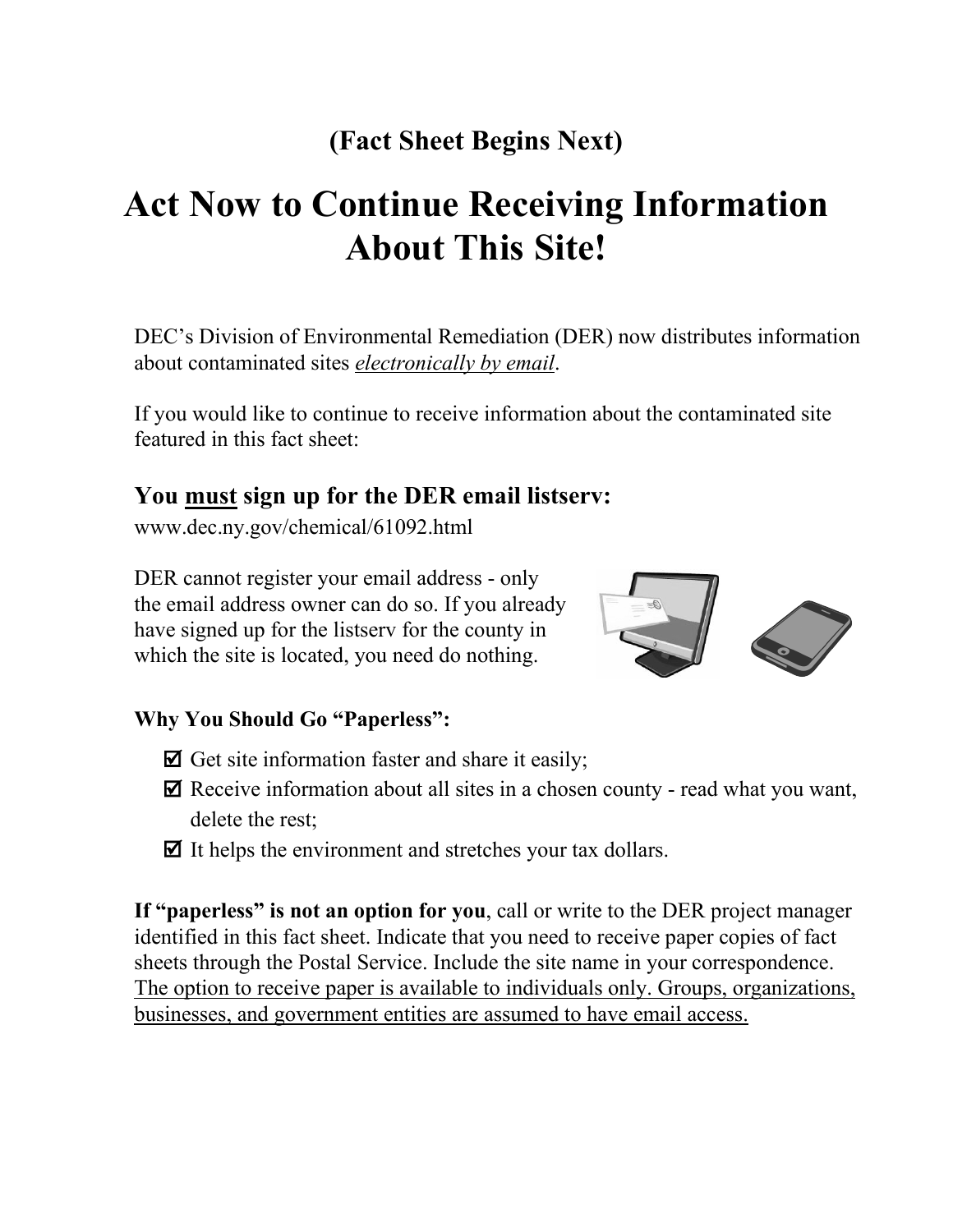

**Department of** Environmental **Conservation** 

#### **Where to Find Information**

Access key project documents through the DECinfo Locator/On-line repository and at these location(s):

<https://www.dec.ny.gov/data/DecDocs/224050/>

*(\*Repositories are temporarily unavailable due to COVID-19 precautions. If you cannot access the online repository, please contact the NYSDEC project manager listed below for assistance)*

Brooklyn Community Board 1 435 Graham Avenue Brooklyn, NY 11211 718-389-0009 District Manager: Gerald A. Esposito

Greenpoint Library online: https://www.bklynlibrary.org/location s/greenpoint/remediation

Project Summary information is available on the NYSDEC website at: https://www.dec.ny.gov/cfmx/extapps/derex ternal/haz/details.cfm?pageid=3

#### **Who to Contact**

Comments and questions are welcome and should be directed as follows:

> **Project-Related Questions** Gerald Pratt **NYSDEC** 625 Broadway Albany NY 12233 (518) 402-9667 [gerald.pratt@dec.ny.gov](mailto:gerald.pratt@dec.ny.gov)

#### **Project-Related Health Questions**

John Robinson NYSDOH Empire State Plaza – Corning Tower Room #1787, Albany, NY 12237 (518) 402-7860 [beei@health.ny.gov](mailto:beei@health.ny.gov)

**For more information about New York's Manufactured Gas Plant Program, visit:**  [www.dec.ny.gov/chemical/24904.html](https://www.dec.ny.gov/chemical/24904.html)

# **FACT SHEET Equity Works Former**

**Manufactured Gas Plant Program Manufactured Gas Plant**

**(MGP) Site 222-224 Maspeth Avenue Brooklyn, NY 11211** 

**SITE No. 224050 October 2021 NYSDEC REGION 2** 

## **Proposed Interim Remedial Measure; Virtual Public Meeting Rescheduled**

NYSDEC invites you to a virtual public meeting to discuss an interim remedial measure for this site. See page 4 for more details on attending the virtual meeting.

**The meeting originally scheduled for October 21 has been postponed and rescheduled to November 18, 2021 at 7:00 PM.** 

**To Join via computer, address is:** [https://meetny.webex.com/meetny/onstage/g.php?MTID=eb5f07d2f62](https://meetny.webex.com/meetny/onstage/g.php?MTID=eb5f07d2f624139f145439dc552cf3daf)

[4139f145439dc552cf3daf](https://meetny.webex.com/meetny/onstage/g.php?MTID=eb5f07d2f624139f145439dc552cf3daf) 

**Password: Welcome1**

**To join by phone, call: 518-549-0500 Access code:** 161 509 7295

The New York State Department of Environmental Conservation (NYSDEC), in consultation with the New York State Department of Health (NYSDOH), is announcing an expedited cleanup of contamination at the Equity Works Former MGP site ("site") located at 222-224 Maspeth Avenue, Brooklyn, NY, Kings County. Please see the map for the site location. NYSDEC is conducting a public comment period because this Interim Remedial Measure (IRM) is likely to represent a significant part of the cleanup for the site. The proposed cleanup activities are expected to begin in September 2022 and last about 12 months. However, the existing business must be relocated first prior to any remedial work, which will require significant lead time. The activities will be performed by National Grid ("remedial party") with oversight provided by NYSDEC.

**How to Comment:** Based on requests from the public, the original public meeting date of October  $21^{st}$  was rescheduled to November  $18^{th}$ , as noted above. Additionally, the original 30-day public comment period of October 6 through November 6, 2021 has been revised, and will run for 60 additional days, ending on December 17, 2021.

- Access the Draft IRM Work Plan and other project documents online through the DECinfo Locator/On-line repository: [https://www.dec.ny.gov/data/DecDocs/224050/.](https://www.dec.ny.gov/data/DecDocs/224050/)
- Documents also are available at the location(s) identified at left under "Where to Find Information."
- Please submit comments to the NYSDEC project manager listed under Project-Related Questions in the "Who to Contact" area at left.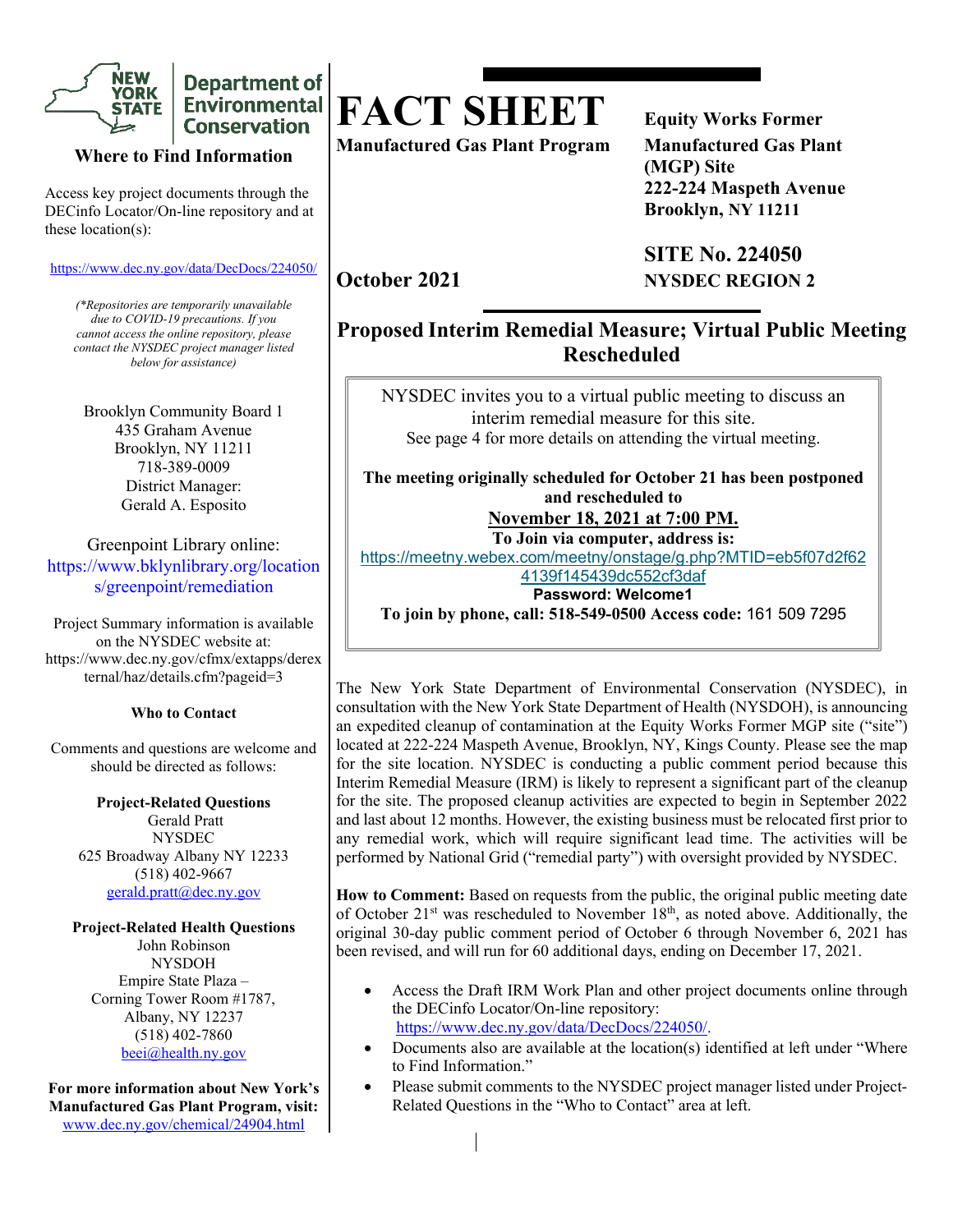# MANUFACTURED GAS PLANT PROGRAM

The site is a class 2 site on the State's Registry of Inactive Hazardous Waste Disposal sites. A class 2 site is one where hazardous waste has been confirmed and the waste represents a significant threat to human health or the environment gerald.pratt@dec.ny.gov.

**Draft Interim Remedial Measure (IRM) Work Plan:** An IRM is a cleanup activity that may be performed when a source of contamination or exposure pathway (the way in which a person may contact contamination) can be effectively addressed without extensive investigation and evaluation. The draft IRM work plan describes the proposed cleanup activities that include:

- Excavation and off-site disposal of approximately 8,600 cubic yards of impacted soil, fill material and coal tar.
- In-situ solidification (ISS) of approximately 12,800 cubic yards of coal tar-impacted soil to an approximate depth of 45 to 50 feet below grade. ISS involves mixing contaminated soil in place with solidifying agents such as Portland cement using an excavator or augers, resulting in a solidified mass/low permeability monolith, that curtails or eliminates contaminant mobility.
- Installation of four coal tar recovery wells extending below the former gas holder, to an approximate depth of 95 feet below grade.
- Backfilling the excavated areas with soil that meets the soil cleanup objectives (SCOs).
- Implementation of a Health and Safety Plan and Community Air Monitoring Plan during all ground intrusive activities.
- The surface of the site will be restored.

**Next Steps:** NYSDEC will consider public comments, revise the plan as necessary, and approve the IRM work plan in consultation with the New York State Department of Health. The approved work plan will be made available to the public (see "Where to Find Information" on front page).

Upon completion of the expedited cleanup activities, a Construction Completion Report will be prepared that documents the activities that were performed. NYSDEC will keep the public informed throughout the investigation and cleanup of the site.

**Site Description:** The Equity Works Manufactured Gas Plant (MGP) site is located in an urban area in the Greenpoint section of Brooklyn, Kings County. The site is composed of three parcels of land including 222, 252 and 254 Maspeth Avenue, totaling approximately two acres. The site is approximately two blocks from the English Kill, a tributary of Newtown Creek. The site is occupied by a large C&D recycling facility that operates on one parcel, secure bus parking on one parcel, and storage of construction and materials for C&D containers on the remaining parcel. Each parcel is surrounded by a 20-foot high perimeter wall.

Additional site details, including environmental and health assessment summaries, are available on NYSDEC's Environmental Site Remediation Database (by entering the site ID, 224050) at:

[https://www.dec.ny.gov/cfmx/extapps/derexternal/index.cfm?p](https://www.dec.ny.gov/cfmx/extapps/derexternal/index.cfm?pageid=3) [ageid=3](https://www.dec.ny.gov/cfmx/extapps/derexternal/index.cfm?pageid=3)

**Summary of the Investigation:** The primary contaminant of concern at the site is coal tar. Coal tar constituents from MGP sites contain volatile organic compounds (VOCs) such as benzene, toluene, ethylbenzene and xylenes (BTEX); semivolatile organic compounds (SVOCs) as polycyclic aromatic hydrocarbons (PAHs); and cyanide. VOC and SVOCs are present site-wide in soil and groundwater.

**MGP Program Overview:** New York's MGP Program oversees the investigation and cleanup of former MGP sites. Sites where contamination has been released to the environment go through a process of investigation, evaluation, cleanup and monitoring.

The gas manufacturing process involved the heating of coal and/or petroleum products to produce a gas mixture. Once cooled and purified, the gas was distributed through a local pipeline network. The gas was used for heating and cooking much like natural gas is used today. In the early years, the gas was also used for lighting in homes and in streetlights. A dense, oily liquid known as coal tar would condense out of the gas at various stages during its production, purification and distribution, and be discharged to the subsurface.

NYSDEC attempts to identify parties responsible for site contamination and require cleanup before committing State funds. For more information about the MGPs, visit: <https://www.dec.ny.gov/chemical/8430.html>

*We encourage you to share this fact sheet with neighbors and tenants, and/or post this fact sheet in a prominent area of your building for others to see.*

**Stay Informed With DEC Delivers** Sign up to receive site updates by email: [www.dec.ny.gov/chemical/61092.html](https://www.dec.ny.gov/chemical/61092.html)

Note: Please disregard if you already have signed up and received this fact sheet electronically.

#### **DECinfo Locator**

Interactive map to access DEC documents and public data about the environmental quality of specific sites:<https://www.dec.ny.gov/pubs/109457.html>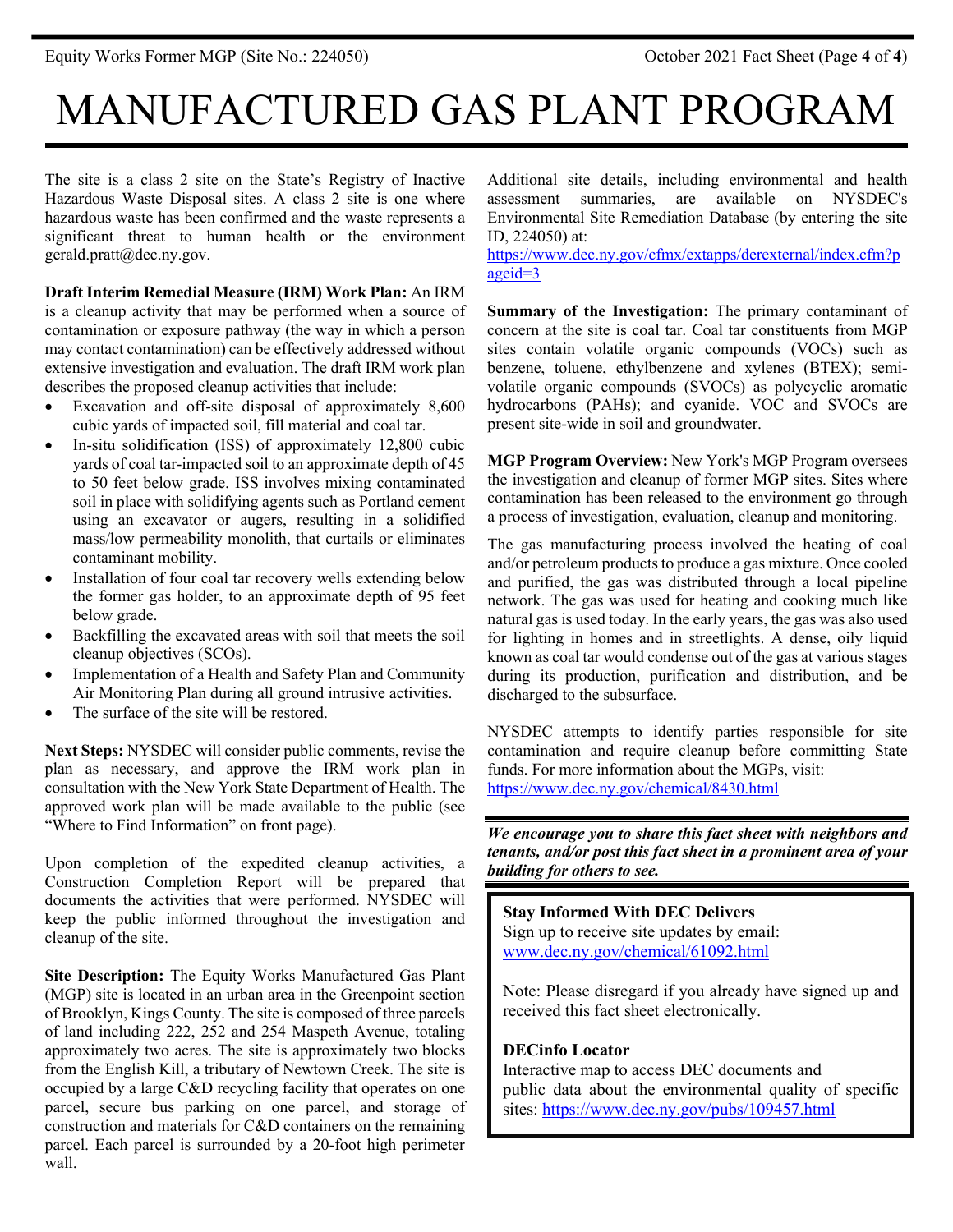# MANUFACTURED GAS PLANT PROGRAM



**Site Location Map**